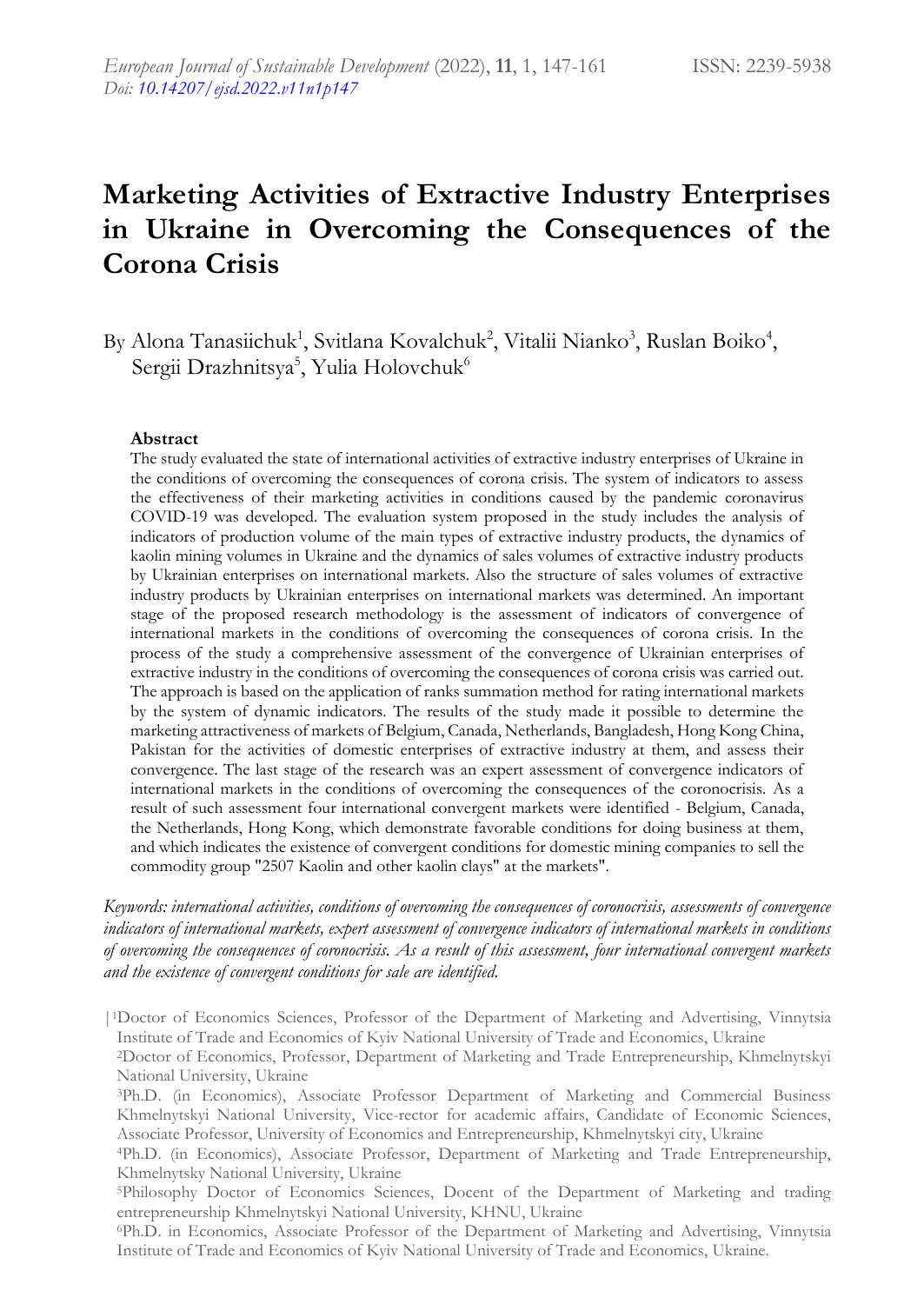# **1. Introduction**

In the structure of Ukraine's industry, the extractive industry occupies a significant share, so its development becomes a paramount importance for the new economic development of Ukraine in overcoming the consequences of the corona crisis.

As the global experience of marketing activities of extractive industry enterprises shows, no one enterprise, planning its activities for the long term, cannot rely on the stability of the market situation, especially in the conditions of the pandemic of COVID-19 coronavirus. Therefore, in order to develop systematically, extractive industry enterprises are forced to constantly adapt to changes in the external marketing environment, find their internal opportunities in accordance with external conditions, apply new technologies to improve the effectiveness of marketing activities, expand international distribution channels with an individual approach to the extractive industry sector.

In the conditions of overcoming the consequences of the corona crisis, when the world markets were being reshaped, the domestic enterprises of the extractive industry have a unique opportunity to significantly expand international sales markets and, accordingly, to increase sales volumes and profitability through enhanced international activities. However, the high level of competition in the international markets of the extractive industry products makes it necessary to implement modern marketing strategies, the effectiveness of which determines the overall efficiency of the enterprise. Therefore, it is very important to develop a system of indicators to assess the effectiveness of marketing activities of the industrial enterprise in the conditions caused by the COVID-19 coronavirus pandemic.

To research the marketing activities of the extractive industry enterprises of Ukraine it is necessary to evaluate the state of the mineral resource base in Ukraine, the dynamics of production and sales of products of domestic extractive industry, to predict the volume of consumption of products of domestic extractive industry, the characteristics of exportsimports operations of Ukraine with products of extractive industry, to examine trends of development of international markets of extractive industries and identify new markets, on which domestic enterprises will be able to increase their profits, contribute to the development of the extractive industry and attract investment to Ukraine.

# **2. Literature Review**

The works of such scientists as V. Fediy, I. Hryhorenko, M. Krasnozhon, A. Makurin, K. Slyusarenko and others are devoted to the development of business activity of extractive industry enterprises in Ukraine. The purpose of their research was to identify the problems of the development of enterprises of the extractive industry and to find ways to solve them.

Economic aspects of the use of domestic extractive industry products were studied in the works of famous scientists, in particular A. Kich, A. Nezhyvenko, M. Hvesyk, L. Cherchyk, D. Wardley and M. Johnson.

Theoretical and practical aspects of marketing activities of enterprises of the extractive industry in the domestic and international markets are widely covered in the scientific works of foreign and domestic researchers. In particular, the problem of using marketing research at the enterprise is considered in the works of such scientists as F. Kotler, G.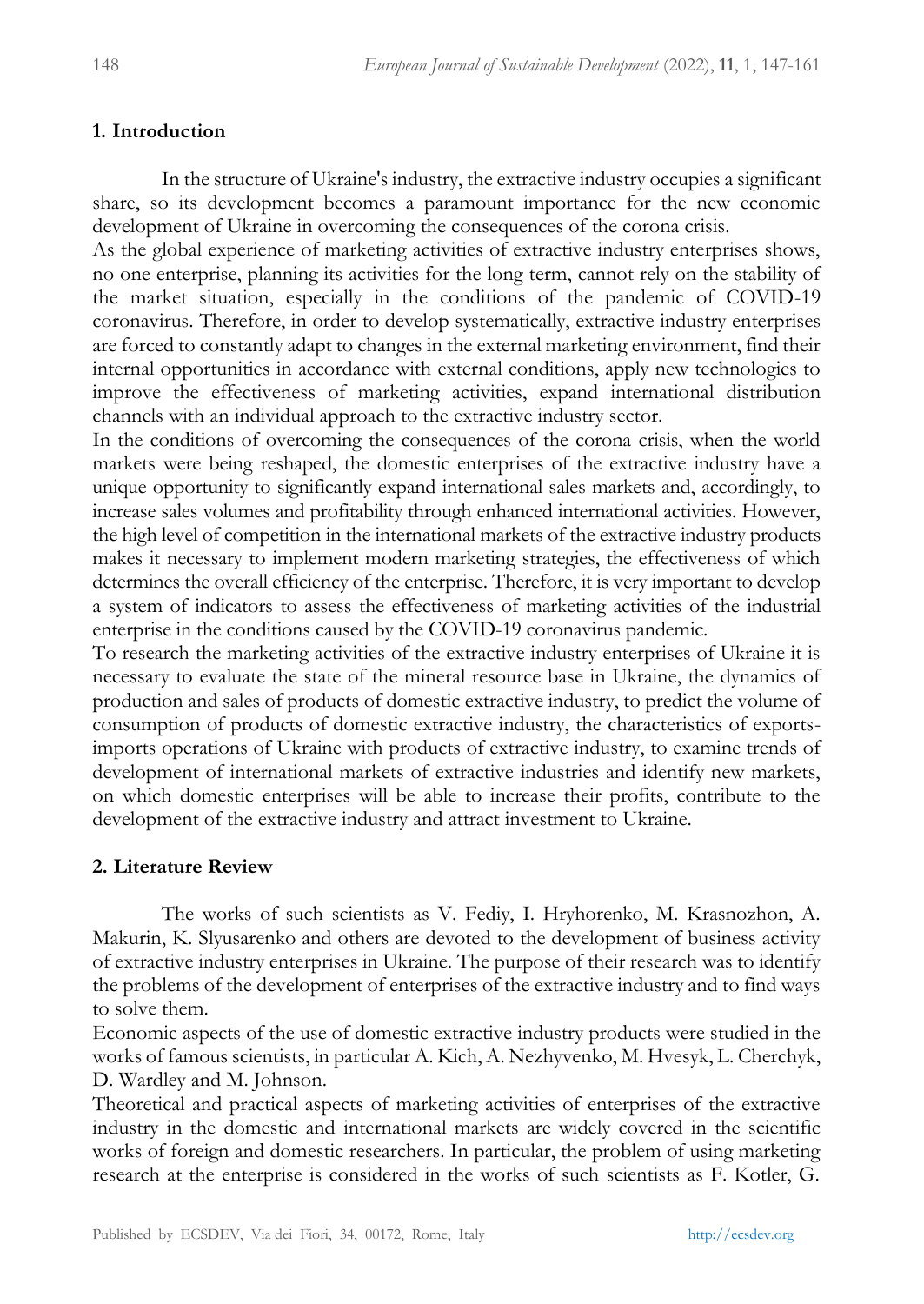Armstrong, A. Voichak, A. Pavlenko, V. Kravchenko, V. Poltorak, A. Fedorchenko and many others. A. Tanasiichuk's works are devoted to the problems of searching new international markets of selling products, in which the changes that took place in the Ukrainian economy during the pandemic of the coronavirus COVID-19 and their impact on the development of marketing activities of domestic enterprises are taken into account. However, the issue of studying the marketing activities of extractive industry enterprises in Ukraine in overcoming the consequences of corona crisis requires a more detailed study, the development of a system of indicators to assess the effectiveness of their marketing activities in conditions caused by the pandemic of coronavirus COVID-19.

## **3. Results of the Study**

Since 2014, due to the military conflict in the east of the country and the occupation of the territory of the Autonomous Republic of Crimea, the extractive industry has lost its position, but 2019 - 2021 - the pandemic period of the coronavirus COVID-19 added a further reduction in production and sales in certain sectors of the extractive industry. Therefore, the research of marketing activities of extractive industry enterprises is especially relevant at the current stage of economic development of the country.

Characteristically, the range of products of the extractive industry according to CTEA-2010 refers to group B "Extractive industry" and includes minerals that occur naturally in the form of solid rocks (coal and ore), in the liquid (oil) and gaseous state (natural gas). Accordingly, Group B, Sections 05 and 06 include the extraction of fuel and energy minerals (hard coal, brown coal, oil, gas); Sections 07 and 08 include the extraction of metal ores, other minerals and quarry products.

Some technical operations included in this section, in particular the production of liquid hydrocarbons, which can be performed by specialized units as industrial services in favor of third parties, are reflected in section 09.

Let's consider the state of activities of the domestic enterprises of the extractive industry in 2018 -2020, by the volume of production of the main types of products (Table 1).

|                                                                                                                                                                                    |      | Production       |      | Deviation |               | Deviation |               |
|------------------------------------------------------------------------------------------------------------------------------------------------------------------------------------|------|------------------|------|-----------|---------------|-----------|---------------|
| Вид продукції                                                                                                                                                                      |      | volume, mln tons |      | 2020      |               | 2020      |               |
|                                                                                                                                                                                    | 2018 | 2019             | 2020 | to 2018   |               | to 2019   |               |
|                                                                                                                                                                                    | 2    | 3                | 4    | $+/-$     | $\frac{0}{0}$ | $+/-$     | $\frac{0}{0}$ |
| Coal                                                                                                                                                                               | 26,3 | 25,5             | 24,2 | $-2,10$   | $-8,68$       | $-1,30$   | $-5,37$       |
| Petroleum crude oil, including oil obtained<br>from bituminous minerals                                                                                                            | 1,6  | 1,7              | 1,7  | 0,10      | 5,88          |           |               |
| Natural gas condensate natural obtained from<br>natural gas fields                                                                                                                 | 0,7  | 0,7              | 0.8  | 0,10      | 12,50         | 0,10      | 12,50         |
| Natural gas liquefied or in gaseous state                                                                                                                                          | 20,8 | 20,5             | 20,2 | $-0.60$   | $-2,97$       | $-0.30$   | $-1,49$       |
| Gypsum and anhydrite                                                                                                                                                               | 1,4  | 1,4              | 1,5  | 0,10      | 6.67          | 0,10      | 6,67          |
| Limestone, limestone flux and other limestone<br>stone for the manufacture of lime and cement<br>(except crushed limestone filler and limestone)<br>stone of specified dimensions) | 6,1  | 6,9              | 7,0  | 0,90      | 12,86         | 0,10      | 1,43          |

**Table 1: Volumes of production of the main types of extractive industry products in Ukraine, 2011-2020, thousand tons**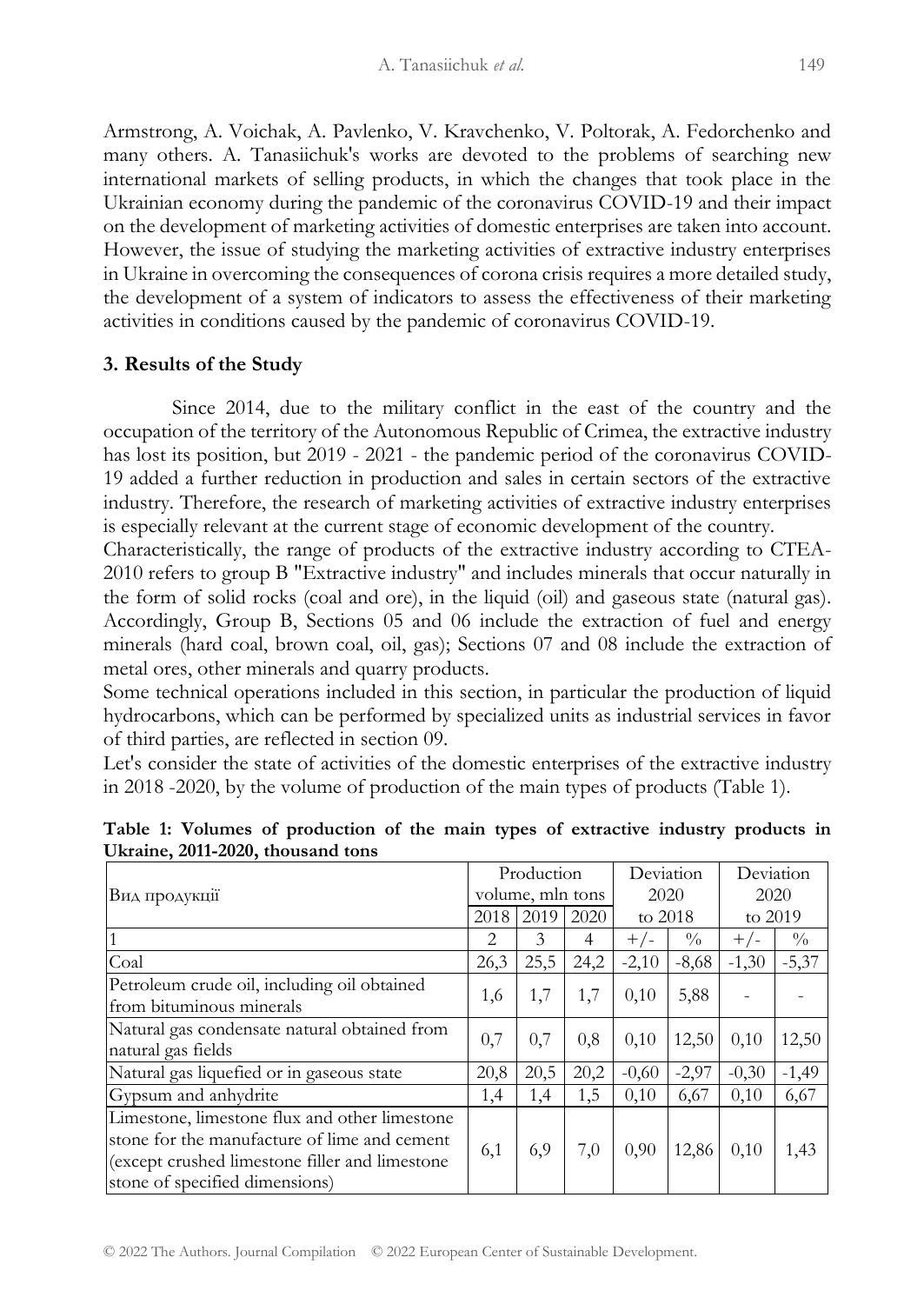| Вид продукції<br>2018                                                                                         |      | Production<br>volume, mln tons |      | Deviation<br>2020 |         | Deviation<br>2020                   |           |  |
|---------------------------------------------------------------------------------------------------------------|------|--------------------------------|------|-------------------|---------|-------------------------------------|-----------|--|
|                                                                                                               |      | 2019                           | 2020 |                   | to 2018 |                                     | to $2019$ |  |
| Chalk                                                                                                         | 237  | 263                            | 401  | 164,0             | 40,90   | 138,0                               | 34,41     |  |
| Building sands, such as clay, kaolin, feldspar<br>(except siliceous and metal-bearing sands)                  | 13,7 | 14,1                           | 15,5 | 1,80              | 11,61   | 1,40                                | 9,03      |  |
| Crumb, granule and powder of travertine,<br>eccausin, granite, porphyry, basalt, sandstone<br>and other stone | 14,2 | 12.7                           | 16.0 | 1,80              | 11,25   | 3,30                                | 20,63     |  |
| Kaolin, other than calcined                                                                                   | 2092 | 1844                           | 1681 |                   |         | $-411,0$ $-24,45$ $-163,0$          | $-9,70$   |  |
| Peat (in conditional moisture) nonagglomerated<br>fuel                                                        | 540  | 540                            | 272  |                   |         | $-268,0$ $-98,53$ $-268,0$ $-98,53$ |           |  |

*Source: developed by the author [7] (data as of 1.09.2021)*

In 2020, the increase in the production of major extractive industry products compared with 2019 amounted to 34.41% chalk, 20.63% crumb, granule and powder of travertine, eccausin, granite, porphyry, basalt, sandstone and other stone, 12,5% natural gas condensate from natural gas fields, 9,03% building sands such as clay, kaolin, feldspar (except siliceous and metal-bearing sands), 6,67% gypsum and anhydrite. Analyzing the production volumes of coal, kaolin, peat, natural gas liquefied or in a gaseous state, we can talk about the deterioration of economic indicators: the production volumes of these types of extractive industry products have significantly decreased, the deviation had a negative value.

The considered indicators of the state of production of the extractive industry show that the industry has a negative dynamics of development. In 2018, the production volumes of the main types of extractive industry products were large, in 2019 decreased by 8.2%, and in 2020 compared to 2019 there was a decrease of 11.9% and 21% compared to 2018. In our opinion, this decline in the production of major extractive industry products is due to the unstable situation in the world caused by the COVID-19 coronavirus pandemic.

Analyzing the volume of production in physical terms (million tons) for 2018-2020, it is determined that the most were produced such types of extractive industry products in Ukraine: kaolin, peat, chalk (Fig.1).

The largest volume in physical terms (million tons) in Ukraine is extracted kaolin. Kaolin is a rock consisting mainly of white kaolinite. The name comes from the name of area Kaolin (eng. Gaoling District) in China. Deposits of pure kaolin (white clay) occur relatively rarely. On the territory of Ukraine it can be found in Vinnytsia, Dnipropetrovsk, Zaporizhzhia, Sumy (Poloshky), Cherkasy and Donetsk regions.

The range of kaolin use is extremely wide: paper products, ceramic (porcelain, faience), electrical (insulators), refractory, aluminum production, textile, cable, rubber, chemical, soap-making, perfumery products, production of pencils and mineral paints, filler in pharmacy, etc.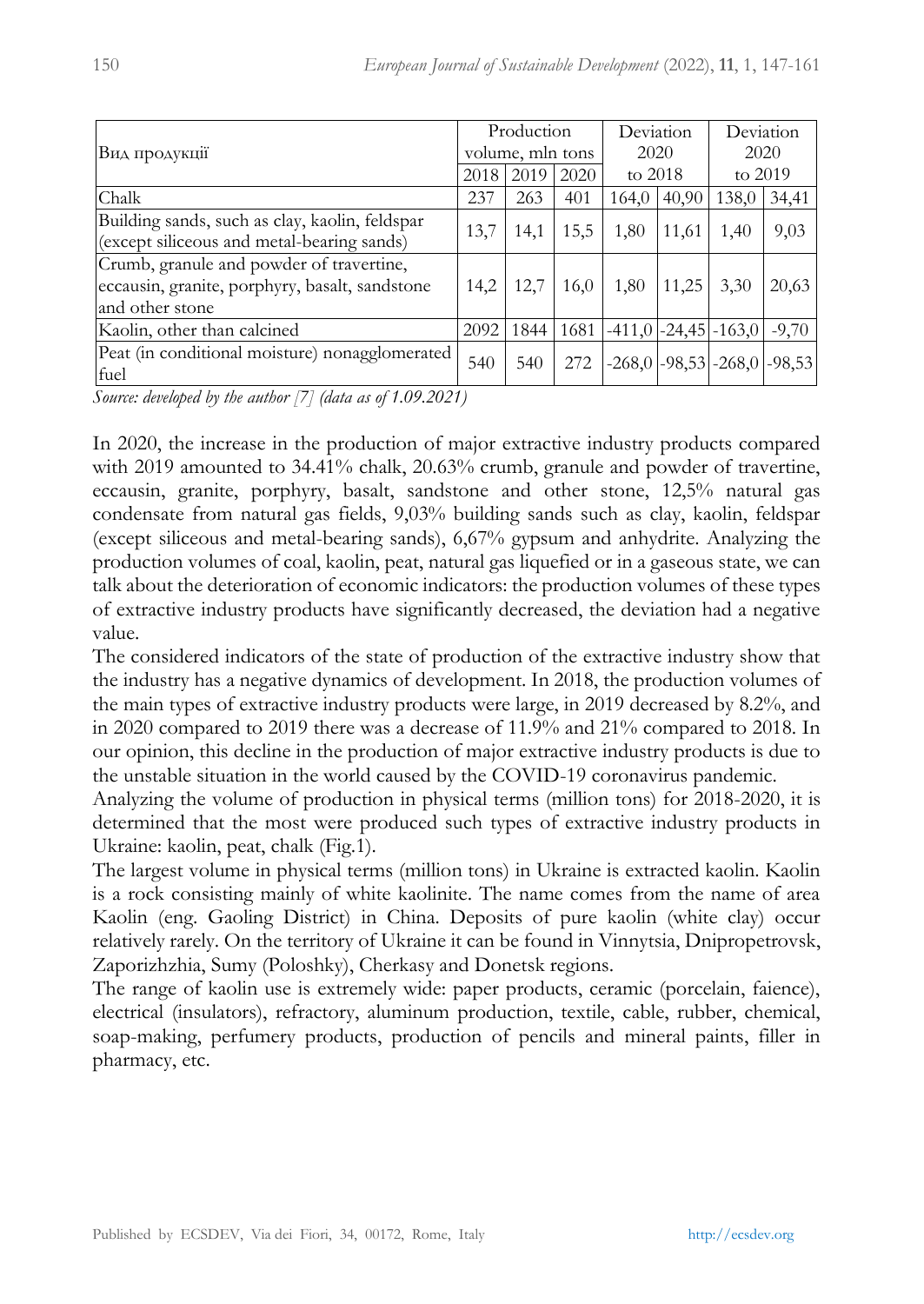

*Figure 1. Analysis of production volumes of the main products of the extractive industry in Ukraine, million tons, 2020* 

*Source: developed by the author [7] (data as of 15.09.2021).* 

The examination of the kaolin market in Ukraine shows that its production increased most dynamically in the period 2014-2016. Then the growth rate fell sharply, and since 2018 there has been a decline in mining volumes of the resource by 11-12% annually.



*Figure 2: Dynamics of kaolin production in Ukraine, 2011-2020, mln t Source: developed by the author [7] (data as of 15.09.2021).* 

The kaolin mined in Ukraine is used both for the domestic market and for export. In 2016- 2017, more of the extracted raw materials were consumed domestically, and about 35% were exported. Since 2018, the situation has reversed - about 60% of Ukrainian kaolin has been exported.

The global kaolin market is growing in global demand due to increased production of products that use kaolin as a raw material: fiberglass, cement for industrial and residential construction, rubber products and plastics, in Asian and Latin American developing countries. The overall market size of kaolin in any country depends on the state of affairs in consumer industries, such as construction, paper industry, and ceramics production.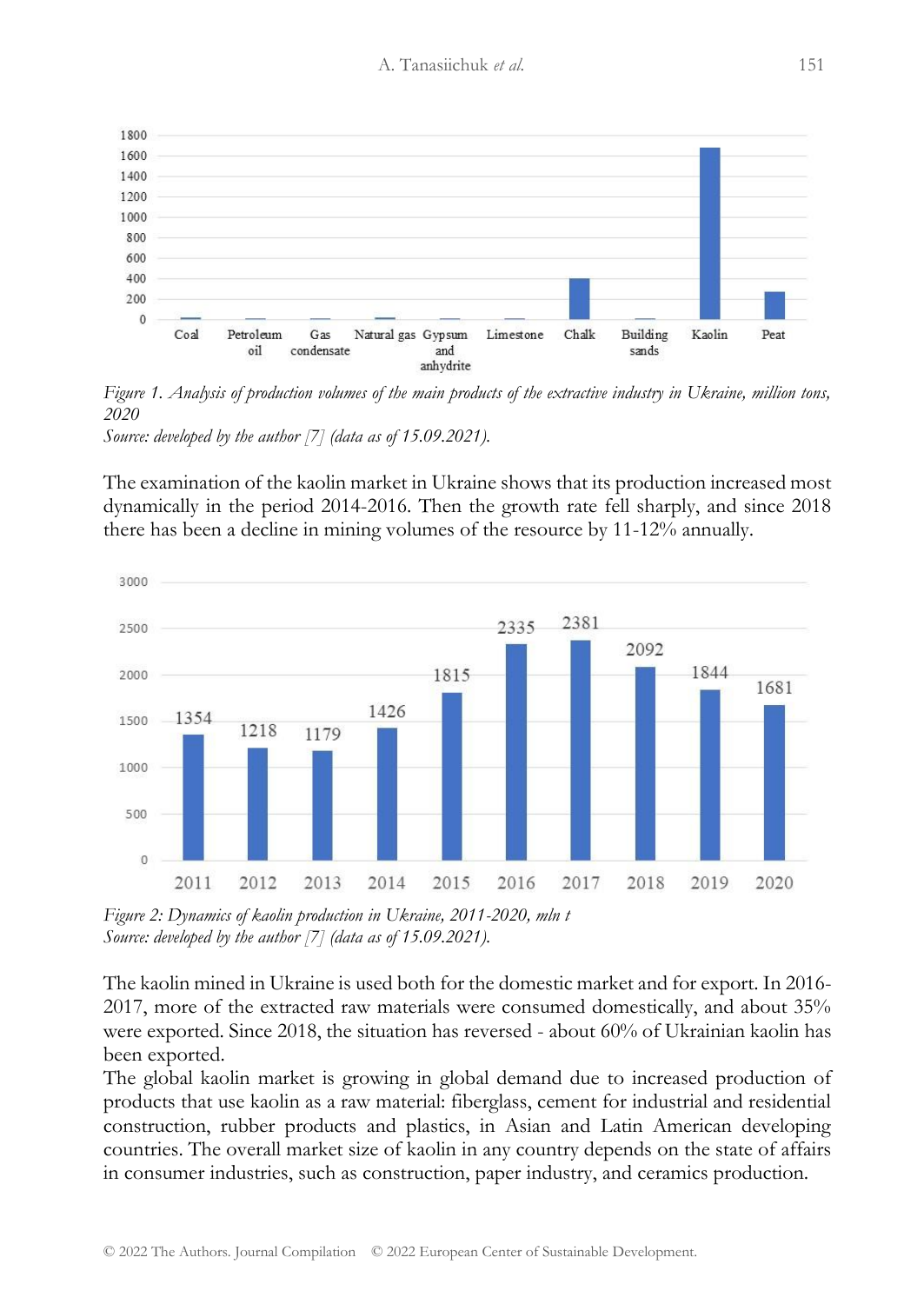The world's kaolin reserves are estimated at 14-16 billion tons. By 2018, the leader in production of this raw material was the United States, with Germany in second place. In 2019, German kaolin producers overtook the Americans, and in 2020 the latter were squeezed out by China, which came in second place. India and the Czech Republic round out the top five kaolin producers.

Our country ranks among the world's top 10 in kaolin reserves. At the beginning of 2020, 42 deposits of this mineral were explored in Ukraine, 13 of which are actively developed - 9 are at a standstill, mining operations on the others have not been started yet.

To characterize the trends of exports and imports operations of Ukraine in the commodity group "25 Products of the extractive industry" we will analyze the dynamics of sales volumes on foreign markets over the past five years (UKTVED classification) (Table 2).

**Table 2: Dynamics of sales of extractive industry products by Ukrainian enterprises on international markets, 2016-2020, thousand USD**

| Product         |                                              |       |       | Exports volume, thousand USD         |                         |             |               | Deviation,%                 |  |  |  |
|-----------------|----------------------------------------------|-------|-------|--------------------------------------|-------------------------|-------------|---------------|-----------------------------|--|--|--|
| group<br>number | Product                                      | 2016  | 2017  | 2018                                 | 2019                    | 2020        | 2020/<br>2018 | 2020/<br>2019               |  |  |  |
| 2508            | Clay, andalusite, kyanite and<br>sillimanite |       |       | 175887240484241208223322191877-25,71 |                         |             |               | $-16,39$                    |  |  |  |
| 2507            | Kaolin and other kaolin clays                | 46004 | 51402 | 57804                                | 58130                   |             |               | 48633 - 18,86 - 19,53       |  |  |  |
| 2523            | Cement                                       | 8564  | 11351 |                                      | 22934 26792 34686 33,88 |             |               | 22,76                       |  |  |  |
| 2517            | Pebbles, gravel, bithium or<br>crushed stone | 39520 | 52134 | 46620                                |                         |             |               | 37278 29766 56,62 - 25,24   |  |  |  |
| 2501            | Salts                                        | 24975 | 22520 | 29357                                |                         |             |               | 28376 15769 - 86,17 - 79,95 |  |  |  |
| 2529            | Feldspar                                     | 8268  | 15932 | 17500                                | 17940                   | 15765-11,01 |               | $-13,80$                    |  |  |  |
| 2516            | Granite, porphyry, basalt,<br>sandstone      | 6874  | 7627  | 7486                                 | 7073                    | 6213        |               | $-20,49$ $-13,84$           |  |  |  |
| 2505            | Natural sands of all types                   | 6080  | 6327  | 6594                                 | 5446                    | 4149        |               | $-58,93$ $-31,26$           |  |  |  |
| 2520            | Gypsum                                       | 1858  | 1501  | 1872                                 | 1653                    | 2527        | 25,92         | 34,59                       |  |  |  |
| 2504            | Natural graphite                             | 4177  | 7107  | 4825                                 | 2390                    | 2366        | $-103.9$      | $-1,01$                     |  |  |  |
| 2506            | Quartz                                       | 3587  | 3840  | 5247                                 | 3129                    | 2127        | $-146,7$      | $-47,11$                    |  |  |  |
| 2530            | Vermiculite, perlite                         | 1158  | 921   | 799                                  | 887                     | 1021        | 21,74         | 13,12                       |  |  |  |
| 2521            | Lime flux                                    | 9     | 38    | 142                                  | 328                     | 378         | 62,43         | 13,23                       |  |  |  |

*Source: developed by the author [8] (data as of 15.09.2021).* 

Analysis of the dynamics of sales of extractive industry products by Ukrainian enterprises on international markets shows that the largest volumes of Ukrainian exports show commodity groups "2508 Clay, andalusite, kyanite and sillimanite", "2507 Kaolin and other kaolin clays", "2523 Cement" (Fig. 3).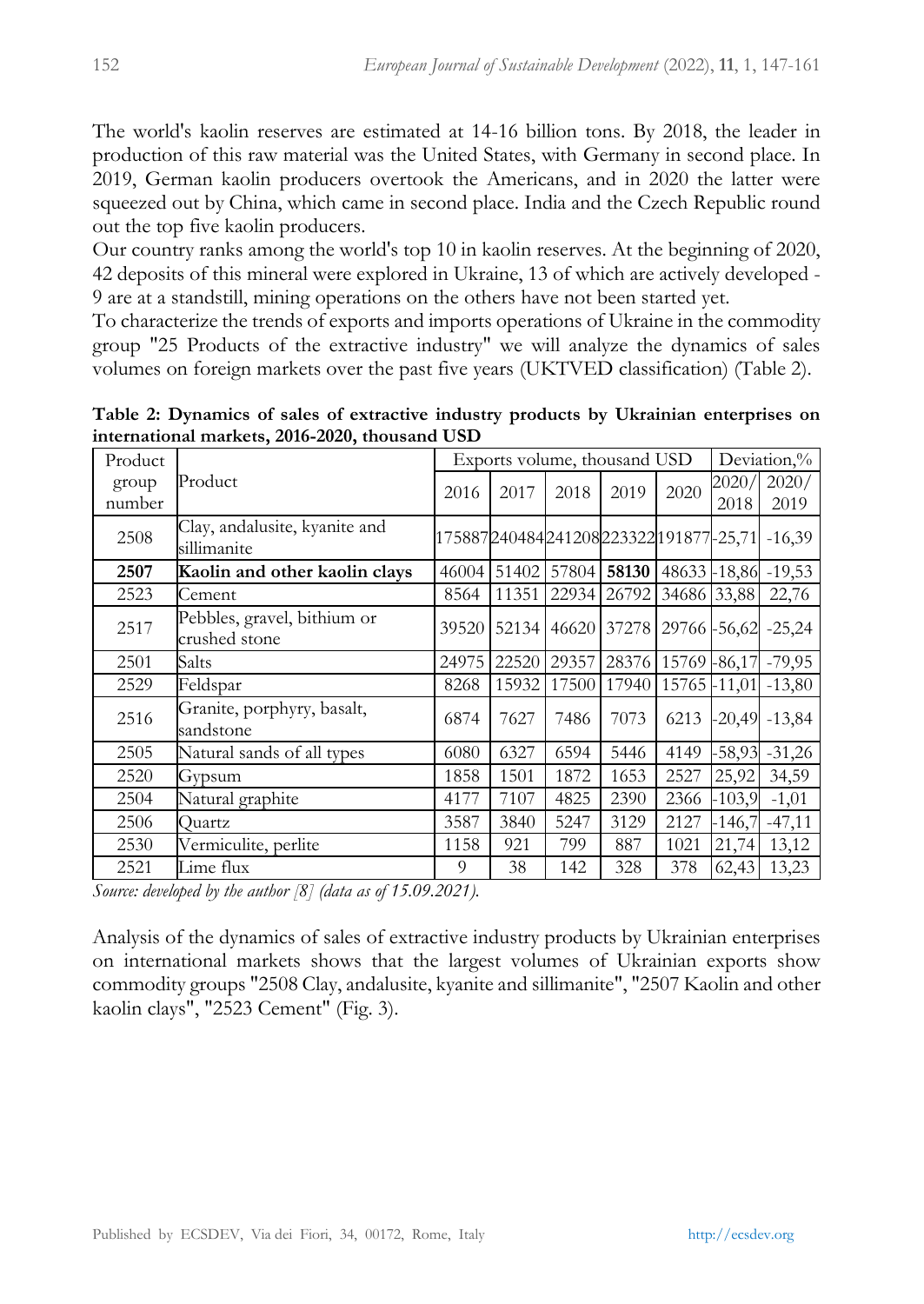

*Figure 3. Structure of sales volumes of extractive industry products by Ukrainian enterprises on international markets, %, 2020* 

*Source: developed by the author [8] (data as of 15.09.2021).* 

Maximum sales volumes of commodity group "2508 Clay, andalusite, kyanite and sillimanite" were in 2018 and amounted to 241,208 thousand dollars, in 2019-2020 there was a decrease in sales volumes. In 2020, exports of the "2508 Clay, Andalusite, Kyanite and Sillimanite" commodity group declined by 25.7% compared to 2018 and by 16.39% compared to 2021.

For commodity group "2507 Kaolin and other kaolin clays," the volume of exports had a maximum value in 2019 - 58130 thousand dollars, then in 2020 there has been a significant reduction in exports volumes of Ukrainian kaolin at 19.53% (Fig. 4).



*Figure 4: Dynamics of exports volumes of Ukraine in the commodity group "2508 Clay, andalusite, kyanite and sillimanite", 2016-2020, thousand dollars. Source: developed by the author [8] (data as of 15.09.2021).* 

This situation can be explained by the negative impact of the crisis caused by the covid-19 pandemic, but some commodity groups have managed to increase exports volumes by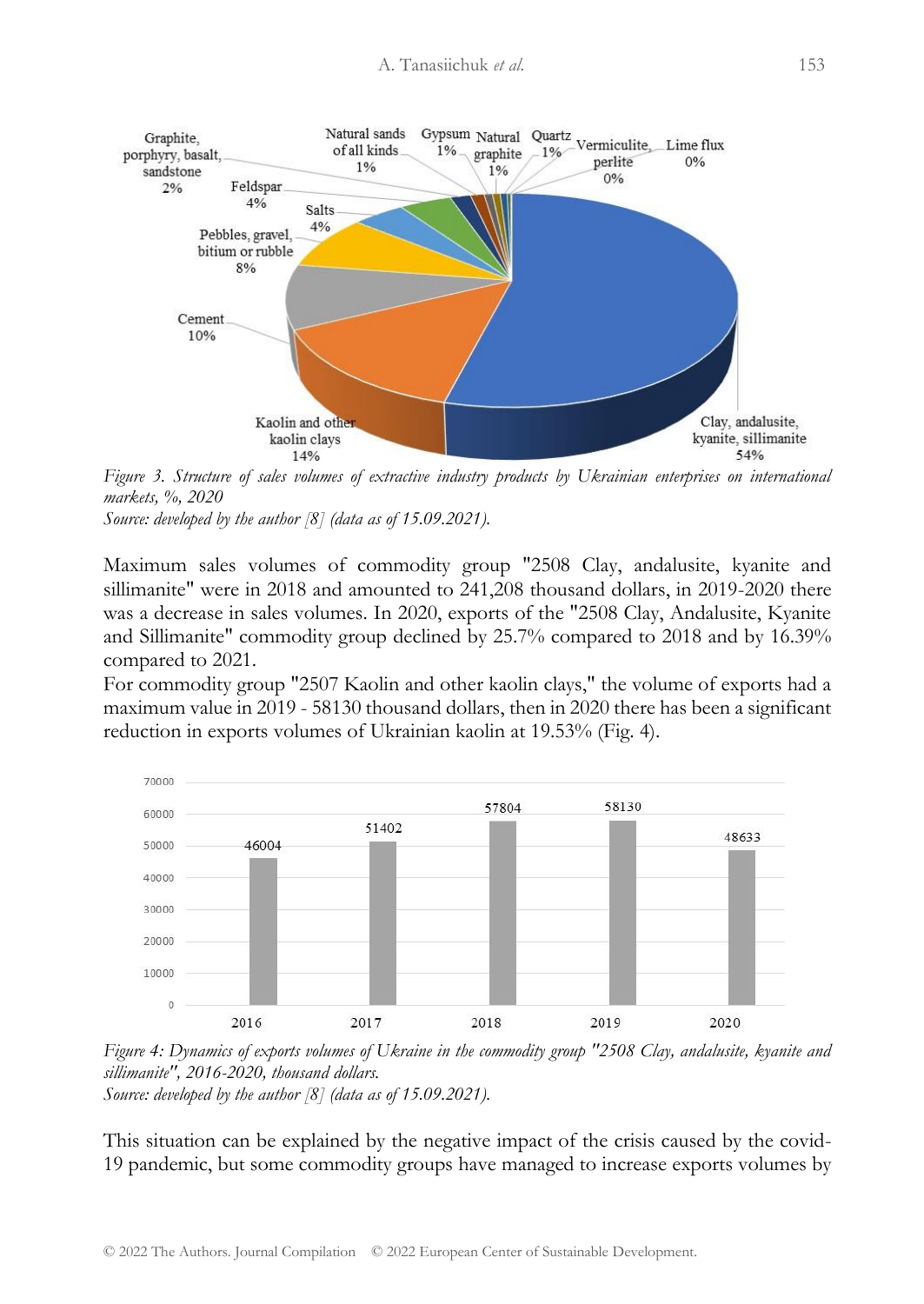22.7%. The exports volume of the commodity group "2523 Cement" in 2019 increased to 26792 thousand dollars, and in 2020 to 34,686 thousand dollars (22,7%).

In such a situation, when the Ukrainian economy is unable to demonstrate market competitiveness, an increase in sales volumes of domestic extractive industry products in international markets becomes a key factor in increasing Ukraine's competitiveness in overcoming the consequences of the crisis.

Despite the positive dynamics of exports volumes of commodity group "2523 Cement", commodity item "2507 Kaolin and other kaolin clays" remains the leader in production and sales on international markets. Therefore, an important stage of the study is the analysis of the volume of exports-imports operations of Ukraine on this commodity group (Table 3).

**Table 3: Analysis of the volume of exports-imports operations of Ukraine for the commodity group "2507 Kaolin and other kaolin clays", in 2020, thousand dollars** 

|                                         |           | Total volume,       | Volume by commodity group, |        |  |  |  |  |
|-----------------------------------------|-----------|---------------------|----------------------------|--------|--|--|--|--|
| Indicators                              |           | thousand dollars    | thousand dollars           |        |  |  |  |  |
|                                         | export    | import              | export                     | import |  |  |  |  |
| Exports/imports volume                  |           | 49388,093 53978,092 | 48633                      | 4438   |  |  |  |  |
| Trade balance                           | -4589,999 |                     |                            | 44195  |  |  |  |  |
| Share in world exports/imports (%)      | 0,3       | 0,3                 | 3,3                        | 0,3    |  |  |  |  |
| Rating of world export/import           | 48        | 47                  | O                          | 50     |  |  |  |  |
| Average distance of importing/exporting | 3150      | 3334                | 2120                       | 4808   |  |  |  |  |
| countries (km)                          |           |                     |                            |        |  |  |  |  |
| Concentration of importing/exporting    | 0,04      | 0,06                | 0,18                       | 0,24   |  |  |  |  |
| countries                               |           |                     |                            |        |  |  |  |  |

*Source: developed by the author [8] (data as of 15.09.2021).* 

From the data in Table 3 we can conclude that the total volume of the imports of Ukraine exceeds the exports volume by 8.5%, but for the commodity group "2507 Kaolin and other kaolin clays" the situation is diametrically opposite - the exports of kaolin is 440% higher than the imports of this product. This data suggests that the Ukrainian market in 2020 imported kaolin in small quantities, but the calculation of the exports-imports coverage ratio of commodity group "2507 Kaolin and other kaolin clays" is 10,96, which indicates the existing demand for these products on international markets. Consequently, domestic enterprises of the extractive industry should take into account the need of the domestic market and try to ensure the necessary kaolin production for self-sufficiency of Ukrainian market and meeting the demand on international markets.

In 2020 the share of exports of commodity group "2507 Kaolin and other kaolin clays" in the total volume of exports of domestic extractive industry products was 98,5%, which indicates the activation of international activities of enterprises engaged in the extraction of kaolin in Ukraine.

Analyzing other indicators of international activity of domestic enterprises of the extractive industry it can be seen that the share of exports of commodity group "2507 Kaolin and other kaolin clays" in total world exports was 3,3%, and ranking of Ukraine - 9 on the exports volume of kaolin confirms that this product is in demand on international markets, and therefore domestic enterprises need to accelerate the recovery of positions to the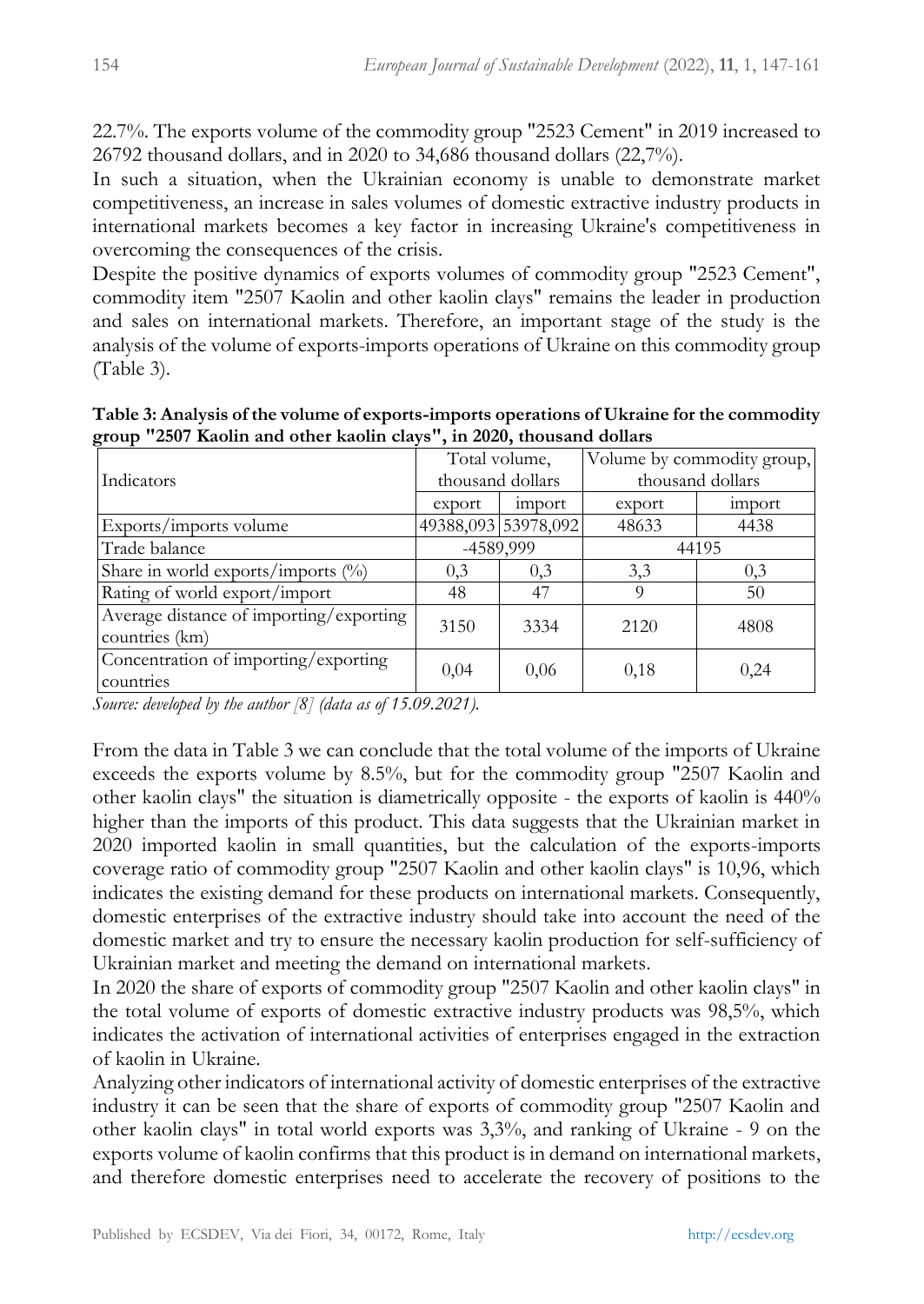pandemic.

It is also important to pay attention to the proximity of partner markets, the average distance in 2020 was 2120 km, and to the low value of the concentration index of competitors on these markets, which was - 0,18. We can conclude that during the period of corona crisis domestic enterprises tried to use all the opportunities for effective business activities. However, it is important now to understand the prospects for 2021-2022 and to prepare marketing solutions to quickly restore its positions on the international markets. The next stage of the study is to identify markets importers of Ukrainian kaolin, markets

in which the share of Ukrainian imports of the commodity group "2507 Kaolin and other kaolin clays" decreased, and markets that increased the volume of global imports of kaolin (Table 4).

|                    |                | Volume of Ukrainian exports of the commodity group |                  |          |       |          |           |
|--------------------|----------------|----------------------------------------------------|------------------|----------|-------|----------|-----------|
|                    |                | "2507 Kaolin and other kaolin clays",              |                  |          |       |          | Deviation |
| Importers          |                |                                                    | thousand dollars |          |       |          |           |
|                    | 2016           | 2017                                               | 2018             | 2019     | 2020  | 2020/    | 2020/     |
|                    |                |                                                    |                  |          |       | 2018     | 2019      |
| 1                  | $\overline{2}$ | 3                                                  | $\overline{4}$   | 5        | 6     | 7        | $8\,$     |
| World              | 46004          | 51402                                              | 57804            | 58130    | 48633 |          |           |
| Russian Federation | 17236          | 20742                                              | 22875            | 22557    | 18331 | $-24,8$  | $-23,1$   |
| Turkey             | 3793           | 4479                                               | 4495             | 5399     | 5633  | 20,2     | 4,2       |
| Italy              | 4049           | 5527                                               | 5903             | 5352     | 4523  | $-30,5$  | $-18,3$   |
| India              | 2574           | 2962                                               | 3088             | 3773     | 3084  | $-0,1$   | $-22,3$   |
| Thailand           | $\overline{0}$ | 175                                                | 1434             | 2379     | 1844  | 22,2     | $-29,0$   |
| Belarus            | 2477           | 2250                                               | 2088             | 2165     | 1740  | $-20,0$  | $-24,4$   |
| Egypt              | 907            | 1967                                               | 2776             | 2212     | 1701  | $-63,2$  | $-30,0$   |
| Slovakia           | 812            | 550                                                | 692              | 959      | 1210  | 42,8     | 20,7      |
| Germany            | 2907           | 638                                                | 1531             | 1360     | 1109  | $-38,1$  | $-22,6$   |
| France             | 925            | 975                                                | 1552             | 1548     | 907   | $-71,1$  | $-70,7$   |
| Spain              | 904            | 1494                                               | 1908             | 831      | 891   | $-114,1$ | 6,7       |
| Mexico             | 185            | 320                                                | 345              | 798      | 831   | 58,5     | 4,0       |
| Czech Republic     | 335            | 752                                                | 606              | 903      | 732   | 17,2     | $-23,4$   |
| Saudi Arabia       | 9              | $\overline{2}$                                     | 41               | 333      | 712   | 94,2     | 53,2      |
| Vietnam            | 721            | 917                                                | 822              | 1012     | 642   | $-28,0$  | $-57,6$   |
| Sweden             | 556            | 906                                                | 674              | 804      | 633   | $-6,5$   | $-27,0$   |
| Poland             | 539            | 665                                                | 714              | 757      | 594   | $-20,2$  | $-27,4$   |
| Romania            | 598            | 390                                                | 613              | 631      | 565   | $-8,5$   | $-11,7$   |
| Austria            | 1404           | 785                                                | 645              | 1063     | 507   | $-27,2$  | $-109,7$  |
| Slovenia           | 298            | 382                                                | 610              | 424      | 358   | $-70,4$  | $-18,4$   |
| Colombia           | 5              | 16                                                 | 101              | 107      | 229   | 55,9     | 53,3      |
| Moldova, Republic  | 446            | 304                                                | 450              | 652      | 181   | $-148,6$ | $-260,2$  |
| Republic of Korea  | 31             | 150                                                | 271              | 50       | 152   | $-78,3$  | 67,1      |
| Bulgaria           | 1404           | 1332                                               | 113              | 109      | 131   | 13,7     | 16,8      |
| Denmark            | 182            | $\Omega$                                           | $\Omega$         | $\theta$ | 121   | 100,0    | 100,0     |
| Finland            | 100            | 478                                                | 680              | 177      | 111   | $-512,6$ | $-59,5$   |

**Table 4: Dynamics of Ukraine's exports in the commodity group "2507 Kaolin and other kaolin clays" by market partners of importers of Ukraine, 2016-2020, thousand dollars.**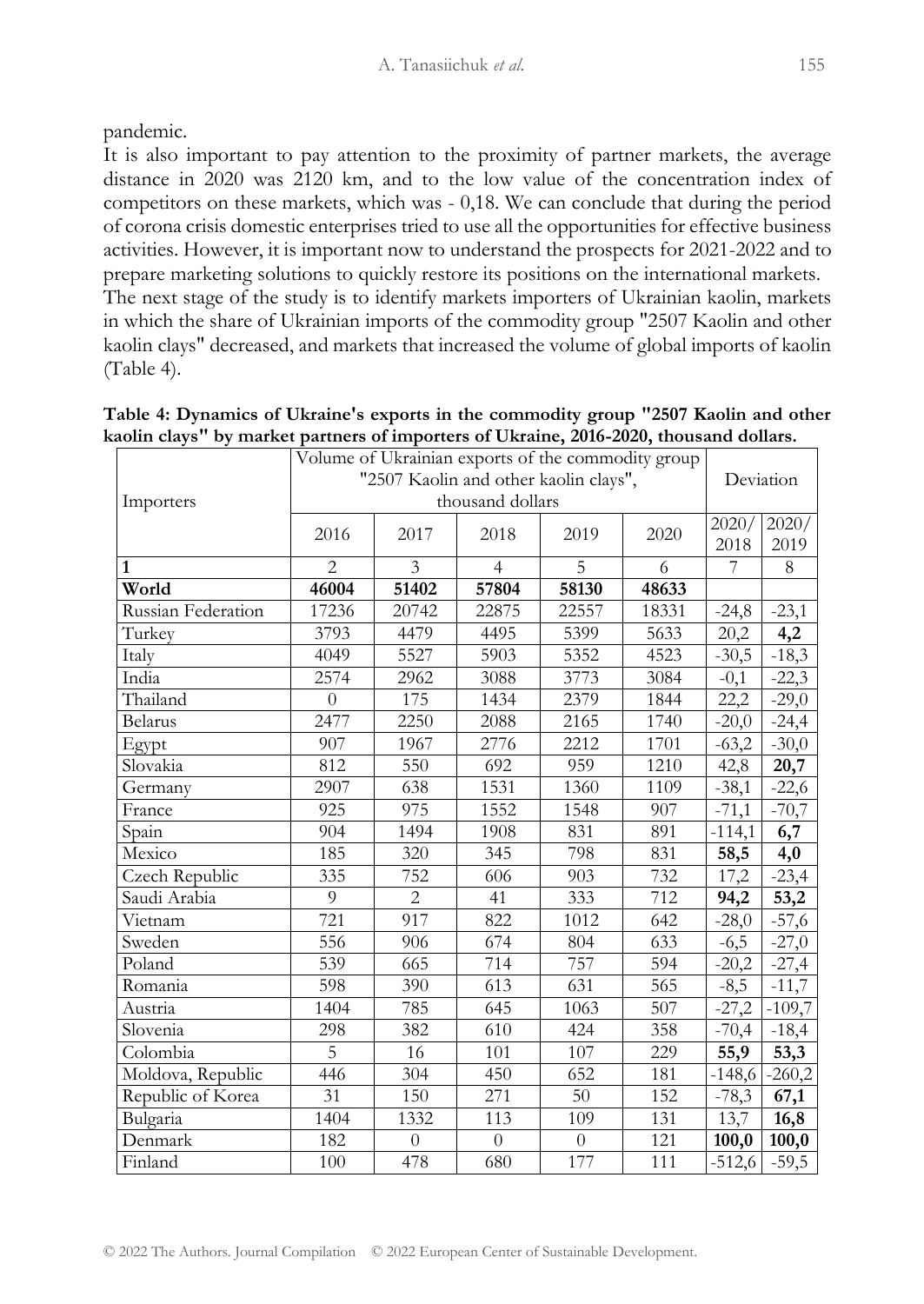| Importers            | Volume of Ukrainian exports of the commodity group<br>"2507 Kaolin and other kaolin clays", |      | Deviation |      |               |          |               |
|----------------------|---------------------------------------------------------------------------------------------|------|-----------|------|---------------|----------|---------------|
|                      | 2016                                                                                        | 2017 | 2018      | 2019 | 2020/<br>2020 |          | 2020/<br>2019 |
|                      | $\mathcal{D}$                                                                               | 3    | 4         | 5    | 6             |          |               |
| <b>Hungary</b>       | 23                                                                                          | 118  | 224       | 239  | 106           | $-111.3$ | $-125,5$      |
| China                | 286                                                                                         | 298  | 598       | 358  | 87            | $-587,4$ | $-311.5$      |
| United Arab Emirates | 378                                                                                         | 78   | 185       | 273  | 78            | $-137,2$ | $-250,0$      |
| Israel               | 120                                                                                         | 81   | 70        | 86   | 44            | $-59.1$  | $-95,5$       |

*Source: developed by the author [8] (data as of 15.09.2021).* 

Analysis of exports activities of Ukraine in commodity group "2507 Kaolin and other kaolin clays" in 2016-2020 shows the constant cooperation of Ukrainian extractive enterprises with partners on the markets of the Russian Federation, Turkey, Italy, India, Thailand, Belarus, Egypt, Slovakia, Germany and France. However, not all of the markets that are included in the top 10 partners of importers show a positive dynamics of import volumes of Ukrainian kaolin: in 2020 compared with 2018 the volume of Ukrainian exports of the product group "2507 Kaolin and other kaolin clays" increased on the markets of Turkey, Thailand, Slovakia, compared with 2019 increase occurred only in Turkey and Slovakia by 4,2% and 20,7%, respectively.

In 2020 compared to 2019 there was an increase in sales of Ukrainian kaolin on the markets of Spain, Mexico, Saudi Arabia, Colombia, Korea, Bulgaria and Denmark. That is, domestic extractive companies have found an opportunity to increase the share of sales in these markets, which positively affects the results of economic activities of enterprises and in general the development of the economy of Ukraine during the crisis.

In our opinion, the activity of Ukrainian enterprises in these markets should be increased, but it is also important to study the world rating of kaolin importers and identify those markets that have the best conditions for the activities of Ukrainian extractive enterprises (Table 5).

|                 |                |         | Import volume, thousand dollars |         |         | Deviation |         |  |
|-----------------|----------------|---------|---------------------------------|---------|---------|-----------|---------|--|
| World importers | 2016           | 2017    | 2018                            | 2019    | 2020    | 2020/     | 2020/   |  |
|                 |                |         |                                 |         |         | 2018      | 2019    |  |
|                 | $\overline{2}$ | 3       | $\overline{4}$                  | 5       | 6       | 7         | 8       |  |
| World           | 1860327        | 1958745 | 2024288                         | 1864645 | 1661055 |           |         |  |
| China           | 111482         | 119682  | 154743                          | 144125  | 125880  | $-22,9$   | $-14,5$ |  |
| Spain           | 110020         | 148204  | 148290                          | 128905  | 116869  | $-26.9$   | $-10,3$ |  |
| Germany         | 125740         | 123501  | 124675                          | 106892  | 97815   | $-27,5$   | $-9,3$  |  |
| apan            | 143732         | 143286  | 129581                          | 117050  | 91364   | $-41,8$   | $-28,1$ |  |
| Belgium         | 122002         | 123453  | 115569                          | 95175   | 88777   | $-30,2$   | $-7,2$  |  |
| Mexico          | 80519          | 81653   | 88502                           | 88160   | 84921   | $-4,2$    | $-3,8$  |  |
| Italy           | 105259         | 112713  | 108823                          | 102833  | 81361   | $-33,8$   | $-26,4$ |  |
| Finland         | 114077         | 107499  | 102464                          | 92175   | 72311   | $-41.7$   | $-27,5$ |  |

**Table 5: World importers rating for the commodity group "2507 Kaolin and other kaolin clays", 2016-2020, thousand dollars**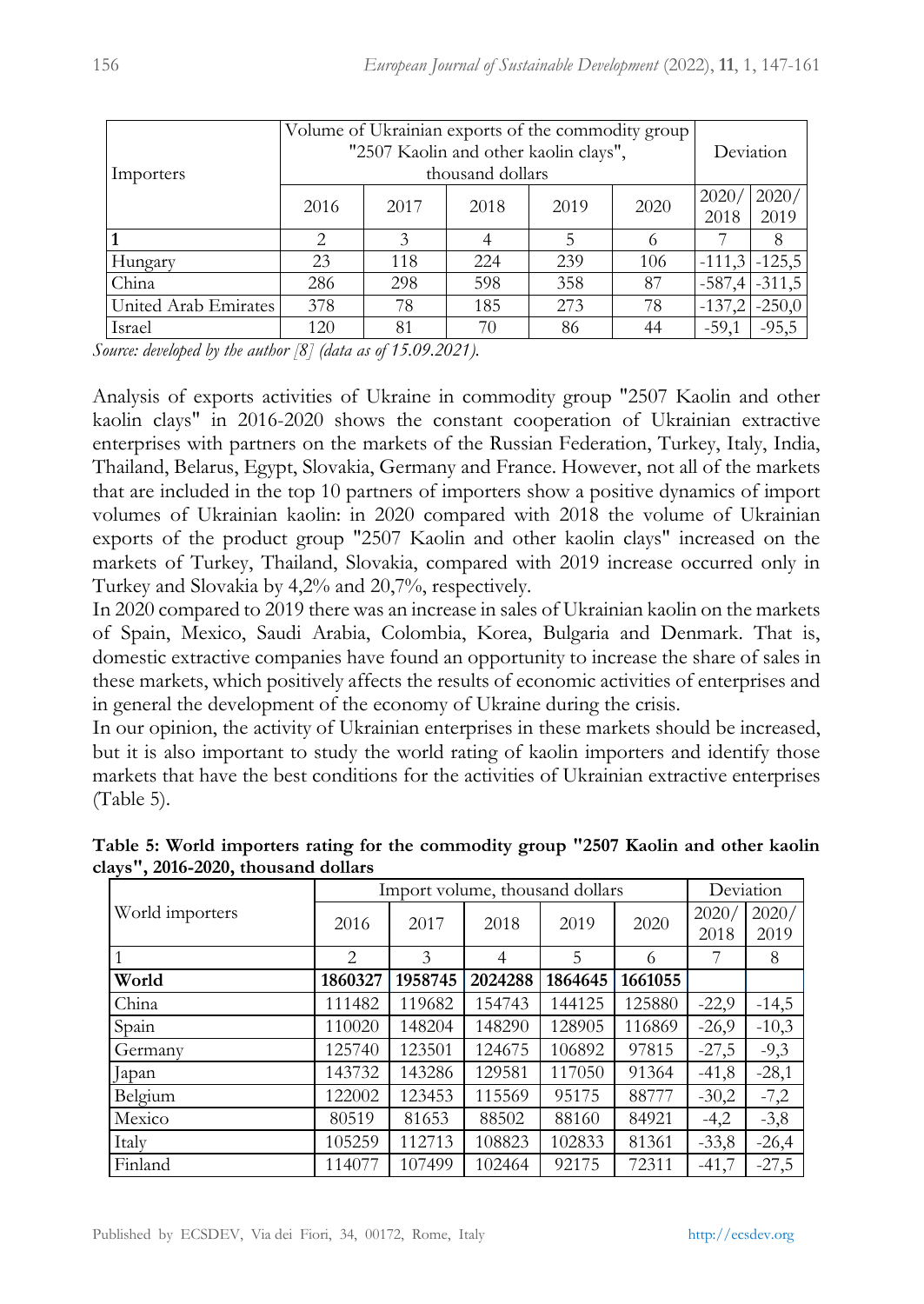|                          |                | Import volume, thousand dollars |                |       | Deviation |         |         |
|--------------------------|----------------|---------------------------------|----------------|-------|-----------|---------|---------|
| World importers          | 2016           | 2017                            | 2018           | 2019  | 2020      | 2020/   | 2020/   |
|                          |                |                                 |                |       |           | 2018    | 2019    |
| 1                        | $\overline{2}$ | 3                               | $\overline{4}$ | 5     | 6         | 7       | 8       |
| India                    | 36385          | 39324                           | 47563          | 56926 | 54344     | 12,5    | $-4,8$  |
| Canada                   | 73960          | 74325                           | 75805          | 71257 | 53712     | $-41,1$ | $-32,7$ |
| Sweden                   | 51968          | 54240                           | 52860          | 52674 | 52628     | $-0,4$  | $-0,1$  |
| Turkey                   | 47984          | 53568                           | 55409          | 44597 | 48482     | $-14,3$ | 8,0     |
| Taipei, China            | 53528          | 52769                           | 56297          | 48034 | 44600     | $-26,2$ | $-7,7$  |
| Republic of Korea        | 51316          | 52256                           | 47034          | 47873 | 40624     | $-15,8$ | $-17,8$ |
| Egypt                    | 40252          | 46129                           | 46163          | 41867 | 35440     | $-30,3$ | $-18,1$ |
| France                   | 37296          | 40131                           | 45903          | 38589 | 33566     | $-36,8$ | $-15,0$ |
| United States of America | 44954          | 44796                           | 38500          | 42627 | 30353     | $-26,8$ | $-40,4$ |
| Russian Federation       | 29214          | 32917                           | 33080          | 35124 | 29532     | $-12,0$ | $-18,9$ |
| Vietnam                  | 19730          | 22533                           | 27072          | 26128 | 26480     | $-2,2$  | 1,3     |
| Indonesia                | 34451          | 33836                           | 32001          | 26151 | 25231     | $-26,8$ | $-3,6$  |
| Thailand                 | 27555          | 26052                           | 31203          | 29134 | 24961     | $-25,0$ | $-16,7$ |
| Poland                   | 19090          | 19924                           | 25441          | 22639 | 24924     | $-2,1$  | 9,2     |
| Saudi Arabia             | 17080          | 18763                           | 20130          | 20738 | 21729     | 7,4     | 4,6     |
| United Kingdom           | 21707          | 23574                           | 26172          | 22300 | 20842     | $-25,6$ | $-7,0$  |
| Netherlands              | 26844          | 28901                           | 30572          | 20167 | 20359     | $-50,2$ | 0,9     |
| Austria                  | 21625          | 21514                           | 19459          | 20508 | 19574     | 0,6     | $-4,8$  |
| Bangladesh               | 10857          | 12912                           | 13868          | 17181 | 18889     | 26,6    | 9,0     |
| Malaysia                 | 22843          | 26140                           | 25278          | 22273 | 17792     | $-42,1$ | $-25,2$ |
| Slovakia                 | 10965          | 10741                           | 10746          | 11269 | 12164     | 11,7    | 7,4     |
| United Arab Emirates     | 9210           | 9481                            | 16746          | 15212 | 11329     | $-47,8$ | $-34,3$ |
| Portugal                 | 14594          | 15309                           | 15810          | 14677 | 11262     | $-40,4$ | $-30,3$ |
| Brazil                   | 6708           | 8935                            | 9482           | 10202 | 11147     | 14,9    | 8,5     |
| Hong Kong China          | 11324          | 11088                           | 11434          | 8991  | 11011     | $-3,8$  | 18,3    |
| Pakistan                 | 6918           | 8438                            | 9363           | 8994  | 10469     | 10,6    | 14,1    |
| Algeria                  | 8870           | 7540                            | 17178          | 16501 | 10359     | $-65,8$ | $-59,3$ |
| Hungary                  | 5660           | 5705                            | 5745           | 6220  | 5591      | $-2,8$  | $-11,3$ |
| Ukraine                  | 2038           | 3918                            | 4402           | 4225  | 4438      | 0,8     | 4,8     |
| Bulgaria                 | 5245           | 5229                            | 4988           | 3355  | 4166      | $-19,7$ | 19,5    |
| Israel                   | 2594           | 3048                            | 3224           | 2427  | 2433      | $-32,5$ | 0,2     |

*Source: developed by the author [8] (data as of 15.09.2021).* 

Analysis of the volume of world imports of the commodity group "2507 Kaolin and other kaolin clays" in 2016-2020 shows that the world leaders in kaolin consumption are the markets of China, Spain, Germany, Japan, Belgium, Mexico, Italy, Finland, India and Canada. Ukrainian extractive enterprises carry out the economic activity on some of them, for example on the markets of China, Italy, Finland and India for 2018-2020. There was a decrease in the volume of kaolin exports from Ukraine, on the markets of Spain and Mexico the volume of exports of commodity group "2507 Kaolin and other kaolin clays "from Ukraine increased, which positively affects the economic growth of the extractive industry as a whole.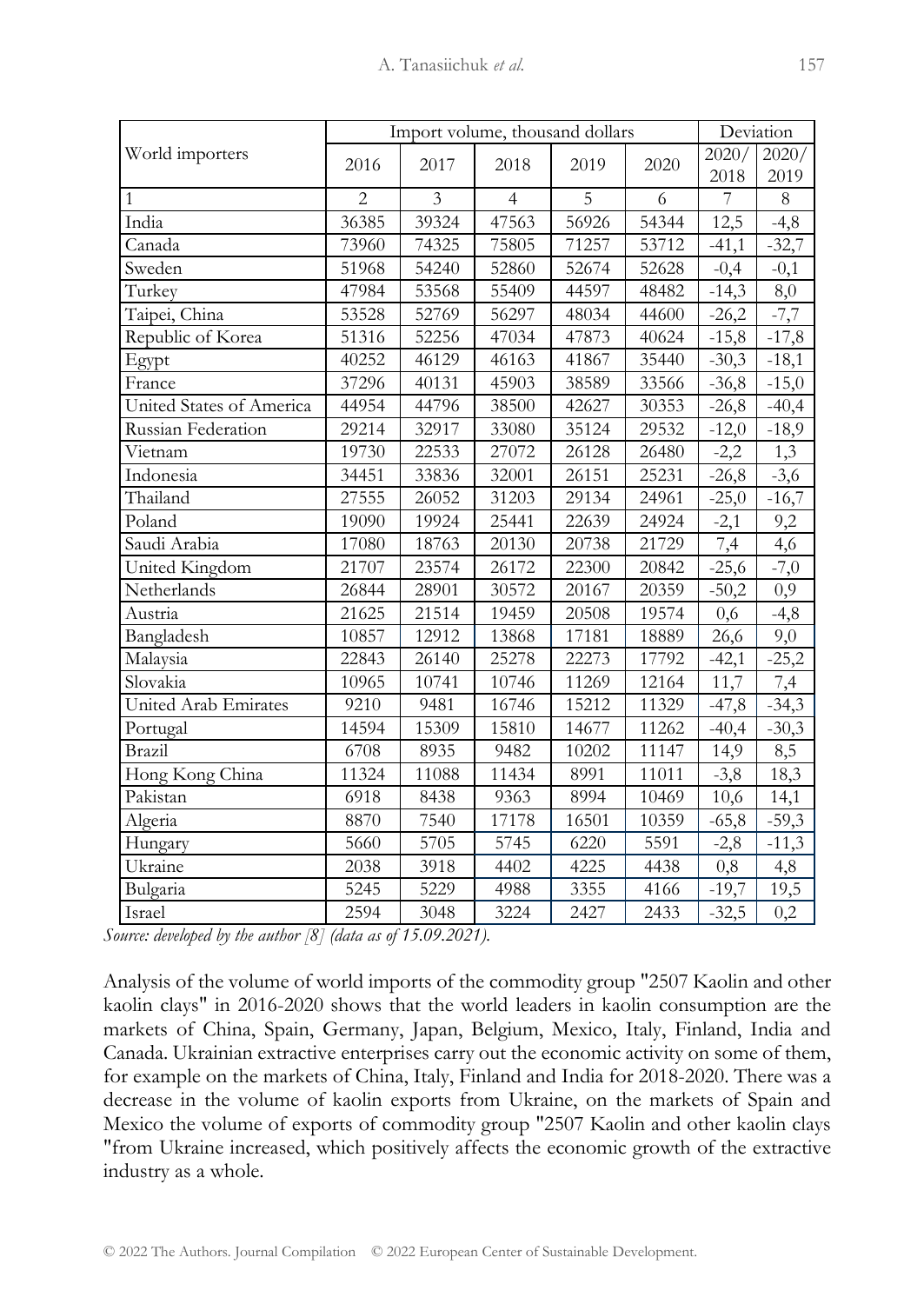On the basis of the results of the analysis of tables 3, 4, we can conclude that the crisis of 2019-2020, caused by the covid 2019 pandemic, negatively affected the ability of domestic extractive industry enterprises to increase their international activity, since for a considerable period of time the borders were closed and the manufacturing enterprises that use kaolin in the production of finished products were in quarantine. A number of bans and restrictions significantly affected the work of enterprises of extractive industry.

In our opinion, domestic enterprises need to intensify international activities in order to increase the volume of exports of product group "2507 Kaolin and other kaolin clays" on the markets of Vietnam, Poland, Germany, Italy, Finland and India in 2021 - 2022. Now the markets, which are the world leaders in the consumption of kaolin: Japan, Belgium, Canada, the Netherlands, Bangladesh, Brazil, Hong Kong China, Pakistan require a detailed study of the presence of convergent conditions for the activities of Ukrainian enterprises of the extractive industry.

By determining the indicators of the average distance from the markets of Japan, Belgium, Canada, the Netherlands, Bangladesh, Brazil, Hong Kong China and Pakistan to Ukraine and the concentration of competitors on them, we can see that the markets of Japan and Brazil are at a great distance - 4376 km and 13699 km respectively, and have a high concentration of competitors on them, and therefore less attractive for domestic extractive companies that export product group "2507 kaolin and other kaolin clays".

Let's carry out the complex estimation of convergence of activity of the Ukrainian enterprises of extractive industry in the conditions of overcoming the consequences of corona crisis. The approach is based on the application of ranking summation method for rating the markets of foreign countries by the system of dynamic indicators, which will allow to determine the marketing attractiveness of the markets of Belgium, Canada, the Netherlands, Bangladesh, Hong Kong China, Pakistan for the activities of domestic enterprises of the extractive industry on them and also to assess their convergence (Table.6).

| $\mathcal{N}$ <sup>o</sup> | ਣ ਂ<br>Factor /<br>foreign market                                      | Belgium | Canada       | Netherlands | Bangladesh | Hong Kong    | Pakistan |
|----------------------------|------------------------------------------------------------------------|---------|--------------|-------------|------------|--------------|----------|
| 1.                         | Economic growth, % (2020)                                              | $-6,3$  | $-5,4$       | $-3,8$      | 2,4        | $-6,1$       | 0,53     |
| 2.                         | GDP, billion dollars. (2020)                                           |         | 513,1 1847,7 | 926,7       | 215,0      | 266,3        | 258,1    |
| 3.                         | GDP per capita at purchasing power parity,<br>thousand dollars. (2020) | 48,2    | 45.9         | 54,2        | 4,8        | 56,2         | 4,6      |
| 4.                         | Inflation, $\%$ (2020)                                                 | 1,2     | 0,7          | 1,3         | 5,7        | 0,3          | 9,7      |
| 5.                         | Household consumption, % (2020)                                        | 49,84   | 57,42        | 42,14       | 68,77      | 66,52        | 78,52    |
| 6.                         | Terms of trade index, % (2020)                                         |         | 95,15 107,12 | 93,74       | 65,4       | 96,83        | 54,1     |
| 7.                         | Trade Openness (quotas), % (2019)                                      |         | 163,01 64,78 | 156,2       |            | 36,76 355,85 | 30,4     |
| 8.                         | Confidence Index (FII) foreign direct investment<br>inflow $(2019)$    | $-5.43$ | 2,6          | 3,93        | 0.63       | 15,94        | 0,8      |
| 9.                         | Unemployment rate, % (2020)                                            | 6,01    | 9,48         | 4,09        | 5,3        | 5,8          | 4,65     |

**Table 6: Estimation of indicators of convergence of international markets in the context of overcoming the consequences of the corona crisis, 2020**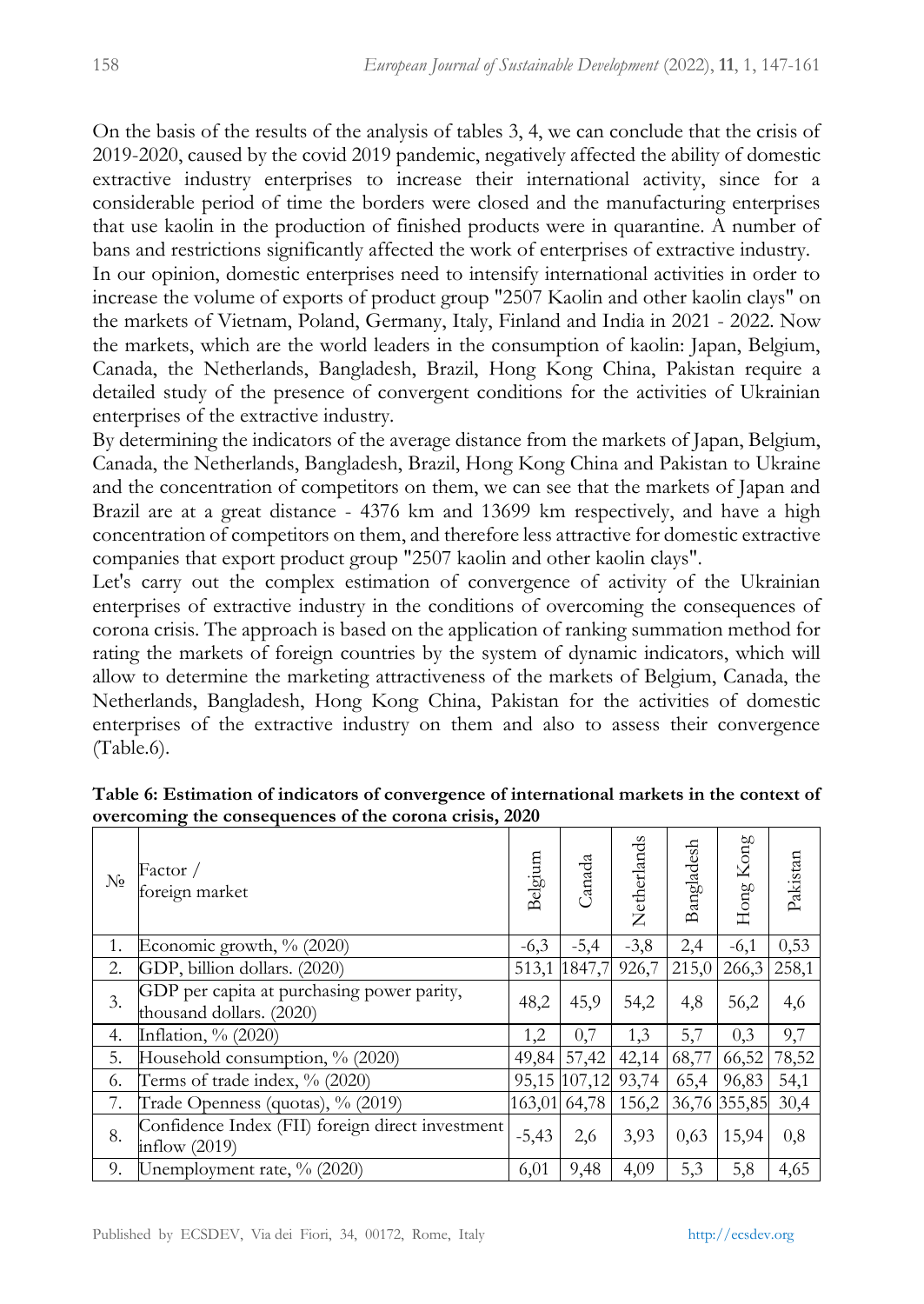| $\sqrt{2}$ | Factor /<br>foreign market                                                          | Belgium  | Canada   | Netherlands | Bangladesh | Hong Kong | Pakistan |
|------------|-------------------------------------------------------------------------------------|----------|----------|-------------|------------|-----------|----------|
| 10.        | Commercial tax rate, % (2019)                                                       | 55,4     | 24,5     | 41,2        | 33,4       | 21,9      | 33,9     |
| 11.        | Taxes on international trade, %, (2019)                                             | $\theta$ | 1,26     | $\Omega$    | $\theta$   | $\theta$  | $\theta$ |
| 12.        | Government Efficiency Rate, (2019)                                                  | 1,03     | 1,73     | 1,8         | $-0,74$    | 1,74      | $-0,68$  |
| 13.        | Corruption Control Rate (2019)                                                      | 1,55     | 1,77     | 2,0         | $-0.99$    | 1,67      | $-0,85$  |
| 14.        | Regulatory quality index (2019)                                                     | 1,29     | 1,72     | 1,86        | $-0.93$    | 1,98      | $-0,64$  |
| 15.        | Political stability index, (2019)                                                   | 0,48     | 1,03     | 0,86        | $-0,92$    | $-0,27$   | $-2,25$  |
| 16.        | Business Freedom Index, points (2021)                                               | 80       | 81       | 81          | 56         | 96        | 61       |
| 17.        | Trade Freedom Index, points (2021)                                                  | 84       | 89       | 84          | 63         | 95        | 65       |
| 18.        | Economic globalization, % (2018)                                                    | 87,89    | 70,98    | 89,58       | 29,81      | 84,67     | 34,77    |
| 19.        | Average indicator of net financial position per<br>capita, thousand dollars. (2020) | 6,83     | 7,1      | 7,57        | 5,03       | 5,48      | 4,93     |
| 20.        | Population, million $/$ % (2019)                                                    | 11,5     | 37,59    | 17,34       | 163,05     | 7,51      | 216,57   |
| 21.        | Global Competitiveness Index (2019)                                                 | 76,4     | 79,6     | 82,4        | 52,1       | 83,1      | 51,4     |
| 22.        | Value added by sectors from GDP (2019)                                              | 19,12    | $\Omega$ | 17,7        | 29,65      | 6,48      | 18,34    |

*Source: developed by the author [9, 10] (data as of 15.09.2021).* 

Further, a group of experts consisting of 5 persons had converted the indicators of convergence of international markets (Table 6) into points on a 5-point scale (the evaluation scale was developed in accordance with the minimum and maximum values of the indicator on the world market) and identified foreign markets which had gained the maximum number of points in the rating of the studied international markets (Table 7).

**Table 7: Results of expert assessment of international markets convergence indicators in the context of overcoming the consequences of the corona crisis, 2020. (2019)**

|              | Factor $/$<br>foreign market                                           | Belgium | Canada | Netherland |                | Bangladesh<br>Hong Kong | Pakistan       |
|--------------|------------------------------------------------------------------------|---------|--------|------------|----------------|-------------------------|----------------|
| $\mathbf{1}$ | 2                                                                      | 3       | 4      | 5          | 6              |                         | 8              |
|              | $n$ . Economic growth, % (2020)                                        |         |        |            | 4              |                         | 2              |
|              | 2. GDP, billion dollars. (2020)                                        |         | 3      | 2          |                |                         |                |
|              | 3. GDP per capita at purchasing power parity, thousand dollars. (2020) | 3       | 4      | 4          | 1              | 4                       |                |
|              | 4. Inflation, % (2020)                                                 | 4       | 5      | 5          | 3              | 5                       | 3              |
|              | 5. Household consumption, % (2020)                                     | 3       | 4      | 3          | 4              | 4                       | 4              |
|              | 6. Terms of trade index, $\%$ (2020)                                   | 4       | 4      | 4          | 3              | 4                       | 3              |
|              | 7. Trade Openness (quotas), $\%$ (2019)                                | 4       | 3      | 4          | $\overline{2}$ | 5                       | 2              |
|              | 8. Confidence Index (FII) foreign direct investment inflow (2019)      |         | 2      | 3          | 1              | 4                       |                |
|              | 9. Unemployment rate, % (2020)                                         | 3       | 4      | 2          | 3              | 3                       | $\overline{2}$ |
|              | 10. Commercial tax rate, % (2019)                                      | 3       | 5      | 4          | 5              | 5                       | 4              |
|              | 11. Taxes on international trade, $\%$ , (2019)                        | 5       | 5      | 5          | 5              | ר                       | 5              |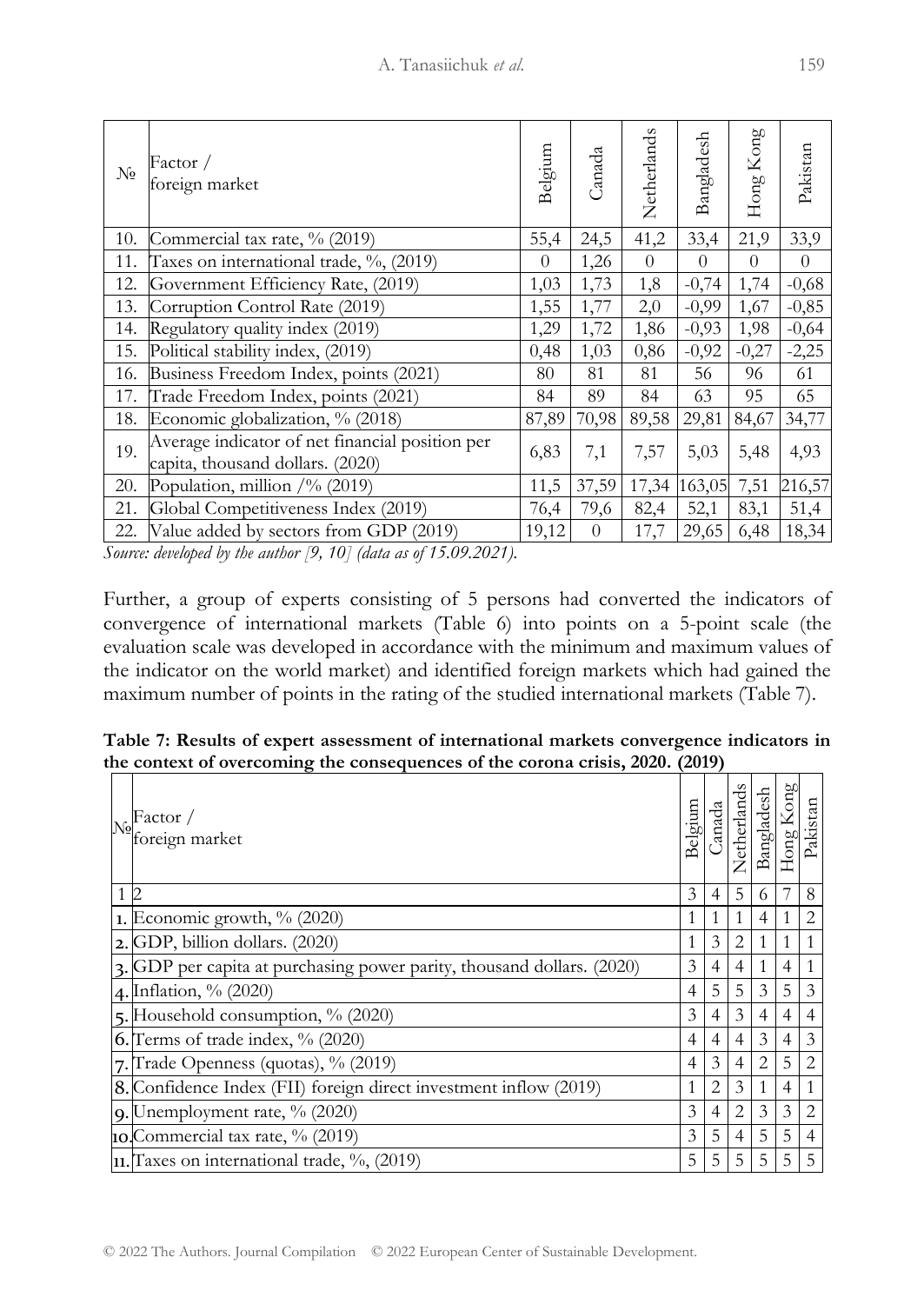|   | Factor /<br>foreign market                                                          | Belgium | Canada | Netherland | Bangladesh<br>Hong Kong |   | Pakistan       |
|---|-------------------------------------------------------------------------------------|---------|--------|------------|-------------------------|---|----------------|
| 1 | $\overline{2}$                                                                      | 3       | 4      | 5          | 6                       |   | 8              |
|   | 12. Government Efficiency Ratio, (2019)                                             | 4       | 5      | 5          | 3                       | 5 | 3              |
|   | 13. Corruption Control Rate (2019)                                                  | 4       | 4      | 5          | 1                       | 4 |                |
|   | 14 Regulatory quality index (2019)                                                  | 4       | 4      | 4          | 3                       | 4 | 3              |
|   | 15. Political stability index, (2019)                                               | 4       | 5      | 4          | 3                       | 3 | 2              |
|   | 16. Business Freedom Index, points (2021)                                           | 4       | 4      | 4          | $\overline{2}$          | 5 | 3              |
|   | 17. Trade Freedom Index, points (2021)                                              | 5       | 5      | 5          | $\overline{4}$          | 5 | $\overline{4}$ |
|   | 18. Economic globalization, % (2018)                                                | 5       | 4      | 5          | 2                       | 5 | 3              |
|   | 19 Average indicator of net financial position per capita, thousand dollars. (2020) | 5       | 5      | 5          | 3                       | 4 | 3              |
|   | $20$ Population, million /% (2019)                                                  | 1       | 3      | 3          | 5                       |   | 5              |
|   | 21. Global Competitiveness Index (2019)                                             | 4       | 4      | 5          | 3                       | 5 | 3              |
|   | 22 Value added by sectors from GDP (2019)                                           | 4       | 1      | 5          | 5                       | 3 | $\overline{4}$ |
|   | Ranking score                                                                       |         |        |            | 76 84 87 66 85 62       |   |                |

*Source: developed by the author [9, 10] (data as of 15.09.2021)*

As a result of a comprehensive study of indicators mentioned above on foreign markets, we can conclude that the economies of Belgium, Canada, the Netherlands and Hong Kong are close to the economy of Ukraine, which indicates a significant convergence of these markets, which is a prerequisite for the output of the commodity group "2507 Kaolin and other kaolin clays" domestic extractive enterprises on the markets of these countries. In turn, the choice of market for the supply products of the commodity group "2507 Kaolin and other kaolin clays" is determined by the availability of the extractive industry enterprises of the relevant financial, human and other resources, as well as the characteristics of the markets.

## **4. Conclusion**

Given the implications of the crisis, the important indicators for domestic extractive industries in the post-coronavirus period are the restoring ties with international partners, the restoring global demand for most products, the growth rate of exports volume of products "2507 Kaolin and other kaolin clays".

In the process of research of international marketing activity of enterprises of extractive industry in Ukraine the assessment of the state of mineral resource base in Ukraine has carried out, the dynamics of production and sales of products of domestic extractive industry has analyzed, the characteristics of export-import operations of Ukraine with products of extractive industry have carried out, the trends of international markets of extractive industry products has studied and new markets in which domestic enterprises will be able to increase profits, contribute to the development of the extractive industry and attract investment to Ukraine have identified.

The markets of Belgium, Canada, the Netherlands, Hong Kong are identified as those that